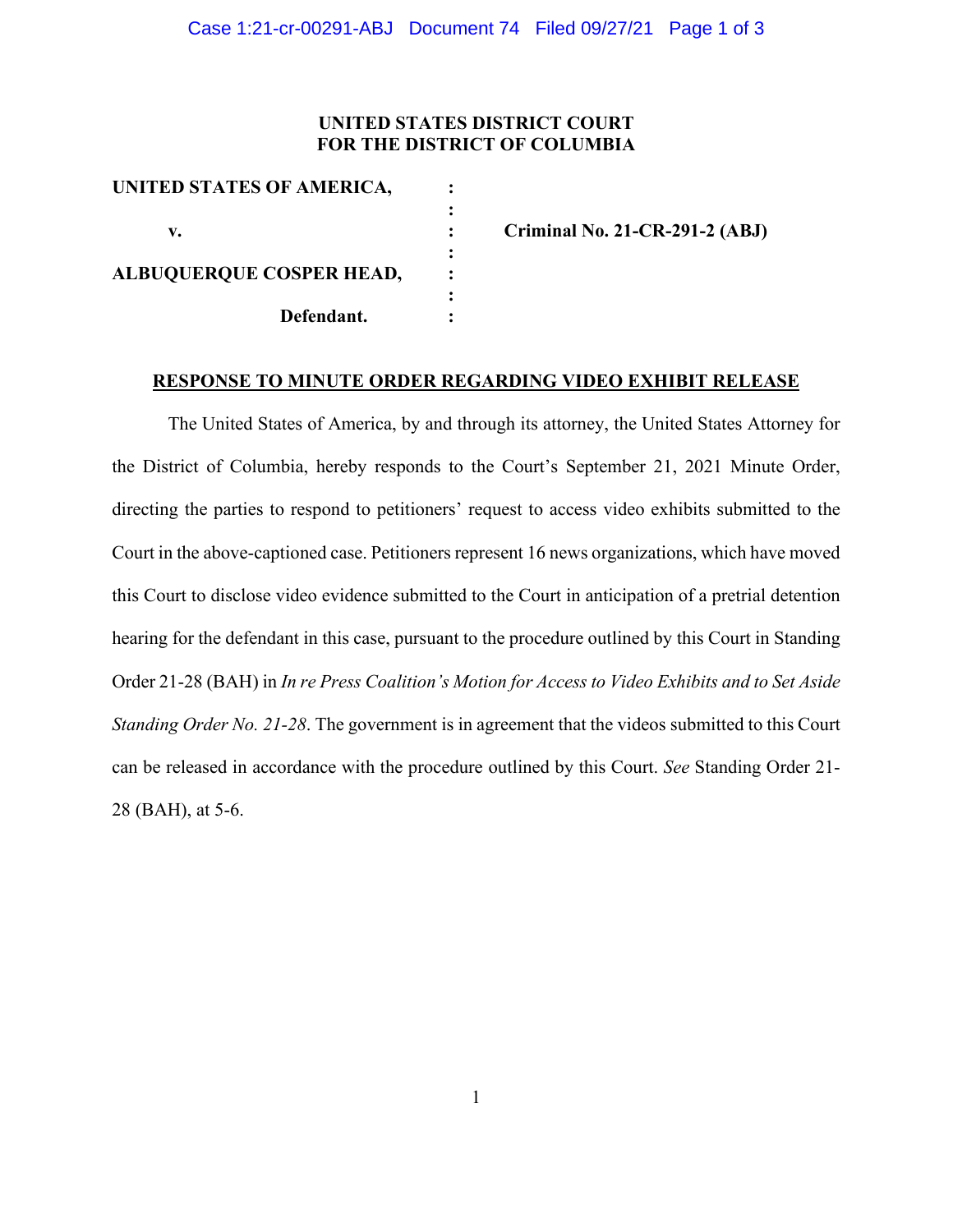## Case 1:21-cr-00291-ABJ Document 74 Filed 09/27/21 Page 2 of 3

The D.C. Circuit has consistently employed the six-factor "Hubbard test"  $1$  when determining whether the common-law right of access to judicial records requires those records to be made available to the public for copying and inspection. Applied in the general context of video exhibits submitted to the Court involving defendants charged with criminal offenses related to the January 6, 2021 breach of the U.S. Capitol, and absent order of the court, that test generally weighs in favor of allowing public access to these exhibits.

The petitioners' filing seeks video exhibits submitted to the Court in conjunction with the Government's Memorandum in Support of Pre-Trial Detention in this matter on April 28, 2021 (ECF No. 32). *See* Petitioners' Memorandum of Points and Authorities in Support of Motion (ECF No. 67), at 2. The government submitted 2 videos to this Court.<sup>2</sup> Neither party sought a sealing order for the videos upon their submission.

Therefore, because the videos were submitted to the Court in anticipation of the Court's decision on detention, and they were not subject to a sealing order, the government does not object to their disclosure, including their release for recording, copying, downloading, retransmitting or further broadcasting.

<sup>&</sup>lt;sup>1</sup> The *Hubbard* test balances the following factors: "(1) the need for public access to the documents at issue; (2) the extent of previous public access to the documents; (3) the fact that someone has objected to disclosure, and the identity of that person; (4) the strength of any property and privacy interests asserted; (5) the possibility of prejudice to those opposing disclosure; and (6) the purposes for which the documents were introduced during the judicial proceedings." *Leopold v. v. United States*, 964 F.3d 1121, 1131 (D.C. Cir. 2020) (quoting *MetLife, Inc. v. Fin. Stability Oversight Council*, 865 F.3d 661, 665 (D.C. Cir. 2017)).

<sup>2</sup> The Court did not hold a detention hearing in this case because at the defendant's initial appearance and arraignment on May 6, 2021, the defendant withdrew his prior request for a detention hearing and waived his right to a detention hearing and written finding of fact in support of an order of detention, and then the Court granted the government's request for detention.